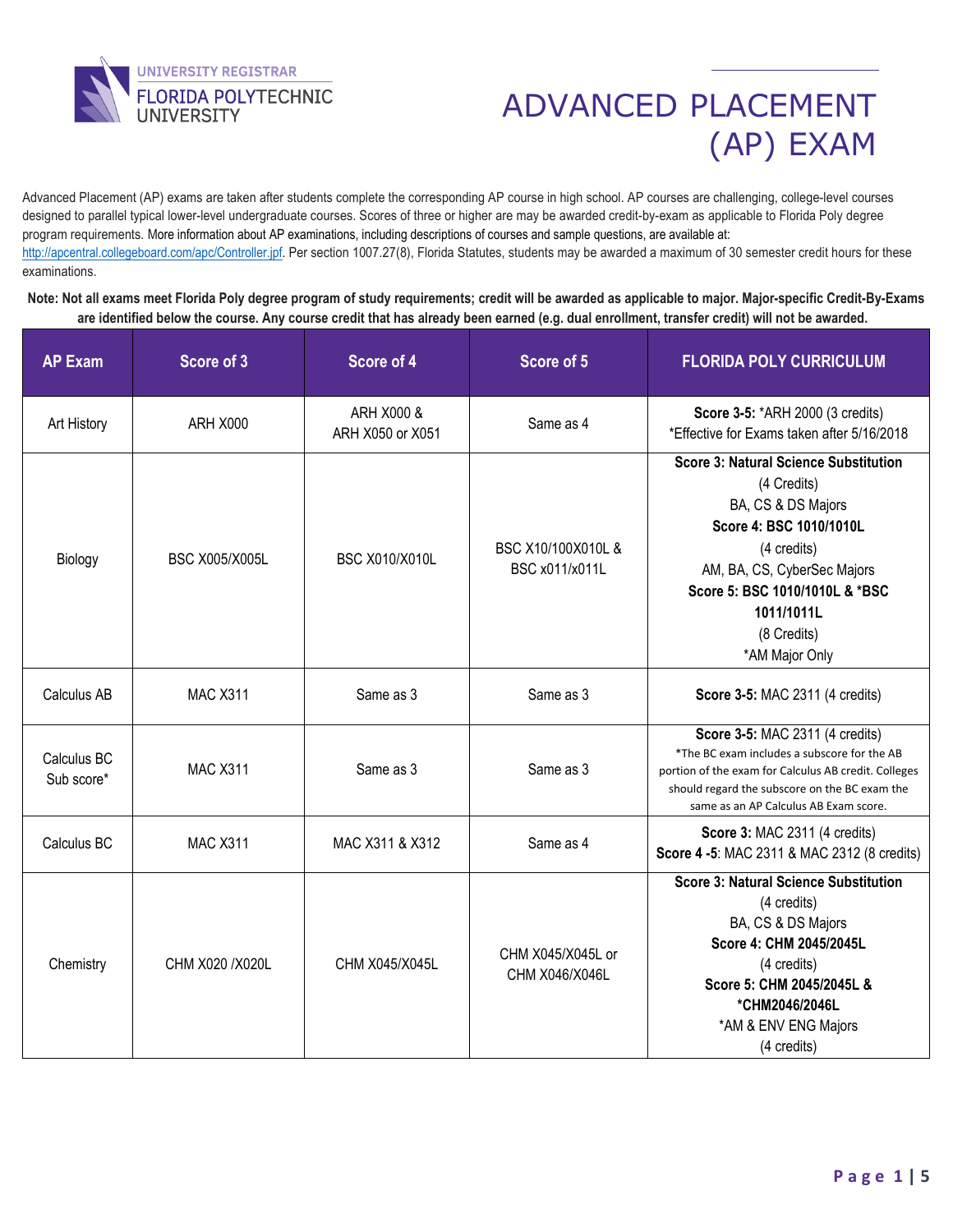

| <b>AP Exam</b>                         | Score of 3                                                             | Score of 4<br>Score of 5                                            |           | <b>FLORIDA POLY CURRICULUM</b>                                                                                                                                         |  |
|----------------------------------------|------------------------------------------------------------------------|---------------------------------------------------------------------|-----------|------------------------------------------------------------------------------------------------------------------------------------------------------------------------|--|
| Chinese<br>Language<br>& Culture       | One semester of<br>intermediate-level<br>language                      | Two semesters of<br>intermediate-level<br>Same as 4<br>language     |           | Score 4-5: Satisfies Foreign Language<br>Requirement<br>(No Credit Applied)                                                                                            |  |
| Economics:<br>Macro                    | <b>ECO X013</b>                                                        | Same as 3                                                           | Same as 3 | Score 3-5: ECO 2013 (3 credits)                                                                                                                                        |  |
| Economics:<br>Micro                    | <b>ECO X023</b>                                                        | Same as 3                                                           | Same as   | Score 3-5: ECO 2023 (3 credits)                                                                                                                                        |  |
| English<br>Language &<br>Composition   | <b>ENC X101</b>                                                        | ENC X101 & X102                                                     | Same as 4 | Score 3: ENC 1101 (3 credits)<br>Score 4-5: ENC 1101 & ENC 2210 (6 credits)                                                                                            |  |
| English<br>Literature &<br>Composition | ENC X101 or course in<br>AML, ENL, or LIT                              | ENC X101 & either<br>ENC X102 or LIT X000                           | Same as 4 | Score 3: ENC 1101 (3 credits)<br>Score 4-5: ENC 1101 & ENC 2210 or<br>LIT $2000$ (max. 6 credits)                                                                      |  |
| French<br>Language and<br>Culture      | One semester of<br>intermediate-level<br>language (min. 3 credits)     | Two semesters of<br>intermediate-level<br>language (min. 6 credits) | Same as 4 | Score 4-5: Satisfies Foreign Language<br>Requirement<br>(No Credit Applied)                                                                                            |  |
| German<br>Language and<br>Culture      | One semester of<br>intermediate-level<br>language (min. 3 credits)     | Two semesters of<br>intermediate-level<br>language (min. 6 credits) | Same as 4 | Score 4-5: Satisfies Foreign Language<br>Requirement<br>(No Credit Applied)                                                                                            |  |
| Government &<br>Politics: US           | POS X041 (min. 3 credits)                                              | Same as 3                                                           | Same as 3 | Score 3-5: Social Science Substitution &<br>Satisfies Civic Literacy Course Competency and<br><b>Evaluation Competency Requirement</b>                                 |  |
| Italian<br>Language and<br>Culture     | One semester of<br>intermediate-<br>level language (min. 3<br>credits) | Two semesters of<br>intermediate-level<br>language (min. 6 credits) | Same as 4 | Score 4-5: Satisfies Foreign Language<br>Requirement<br>(No Credit Applied)                                                                                            |  |
| Japanese<br>Language and<br>Culture    | One semester of<br>intermediate-level<br>language (min. 3 credits)     | Two semesters of<br>intermediate-level<br>language (min. 6 credits) | Same as 4 | Score 4-5: Satisfies Foreign Language<br>Requirement<br>(No Credit Applied)                                                                                            |  |
| Physics 1                              | PHY X053/ X053L                                                        | same as 3                                                           | Same as 3 | Score 3-5: *Natural Science Substitution<br>(4 credits)<br>*BA, CS & DS Majors<br>**Cannot be used if you have received credit<br>for Physics C: Mechanics             |  |
| Physics 2                              | PHY X054/X054L                                                         | Same as 3                                                           |           | Score 3-5: *Natural Science Substitution<br>(4 credits)<br>*BA, CS & DS Majors<br>**Cannot be used if you have received credit<br>for Physics C: Electricity/Magnetism |  |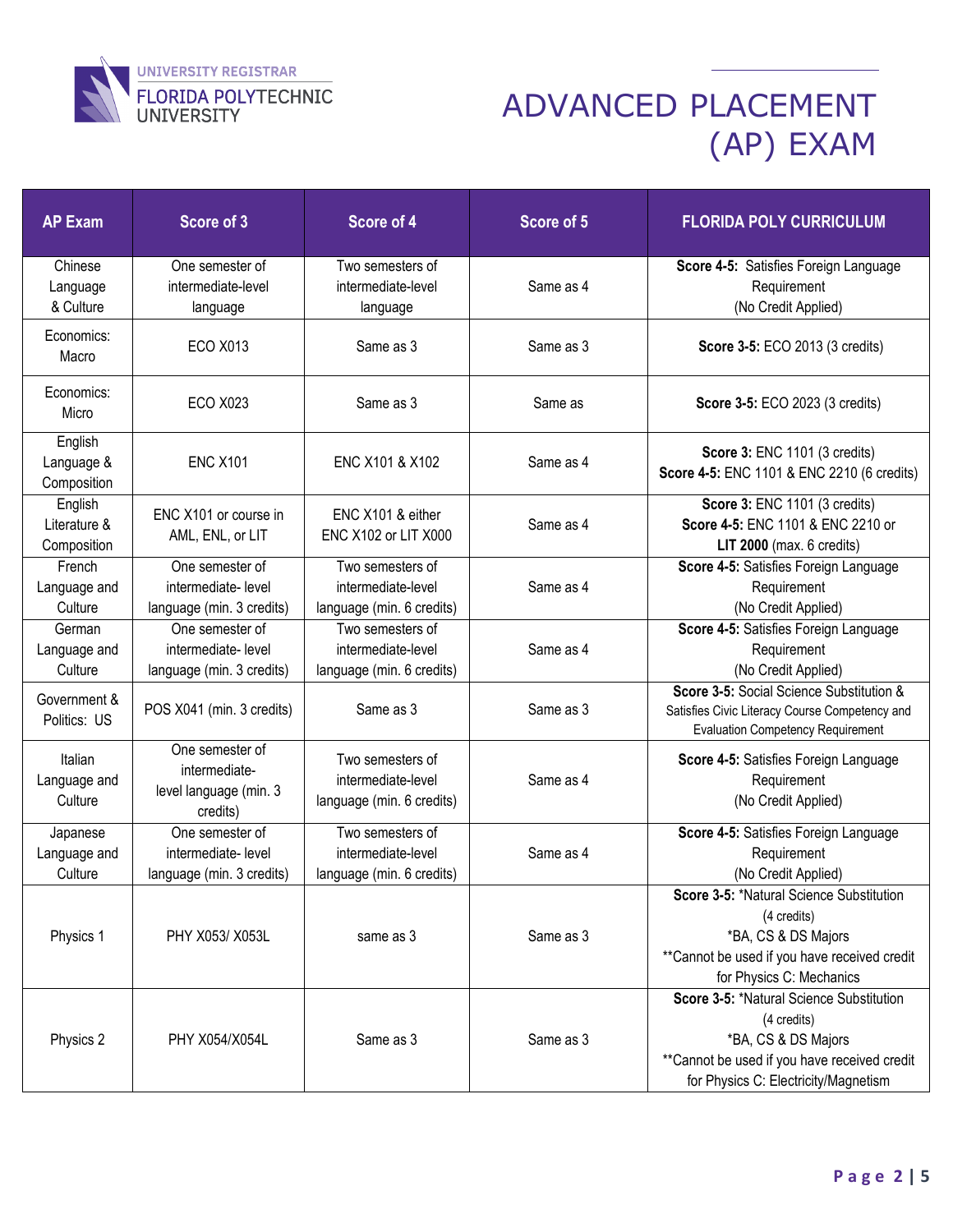

| <b>AP Exam</b>                           | Score of 3                                                         | Score of 4                                                          | Score of 5 | <b>FLORIDA POLY CURRICULUM</b>                                                                                                                       |  |
|------------------------------------------|--------------------------------------------------------------------|---------------------------------------------------------------------|------------|------------------------------------------------------------------------------------------------------------------------------------------------------|--|
| Physics C:<br>Electricity /<br>Magnetism | PHY X054/X054L                                                     | PHY X049/X049L                                                      | Same as 4  | Score 3: *Natural Science Substitution<br>(4 credits)<br>*BA, CS & DS Majors<br>Score 4-5: *PHY 2049/2049L<br>(4 credits)<br>*All Majors - Except BA |  |
| Physics C:<br>Mechanics                  | PHY X053/X053L                                                     | PHY X048/X048L                                                      | Same as 4  | Score 3: *Natural Science Substitution<br>(4 Credits)<br>*BA, CS & DS Majors<br>Score 4-5: *PHY2048/2048L<br>(4 credits)<br>*All Majors - Except BA  |  |
| Psychology                               | <b>PSY X012</b>                                                    | Same as 3                                                           | Same as 3  | Score 3-5: PSY 2012 (3 credits)                                                                                                                      |  |
| Spanish<br>Language &<br>Culture         | One semester of<br>intermediate-level<br>language (min. 3 credits) | Two semesters of<br>intermediate-level<br>language (min. 6 credits) | Same as 4  | Score 4-5: Satisfies Foreign Language<br>Requirement<br>(No Credit Applied)                                                                          |  |
| <b>Statistics</b>                        | STA X023                                                           | Same as 3                                                           | Same as 3  | Score 3-5: STA 2023 (3 credits) *<br>*BA, CS & DS Major                                                                                              |  |
| <b>United States</b><br>History          | AMH X000                                                           | AMH X010 & X020                                                     | Same as 4  | Score 4-5: AMH 2020 (3 credits)<br>Satisfies Civic Literacy Course Competency and<br><b>Evaluation Competency Requirement</b>                        |  |

**If you do not see your examination(s) listed; please view the next page(s) for examinations that do not have course equivalents.**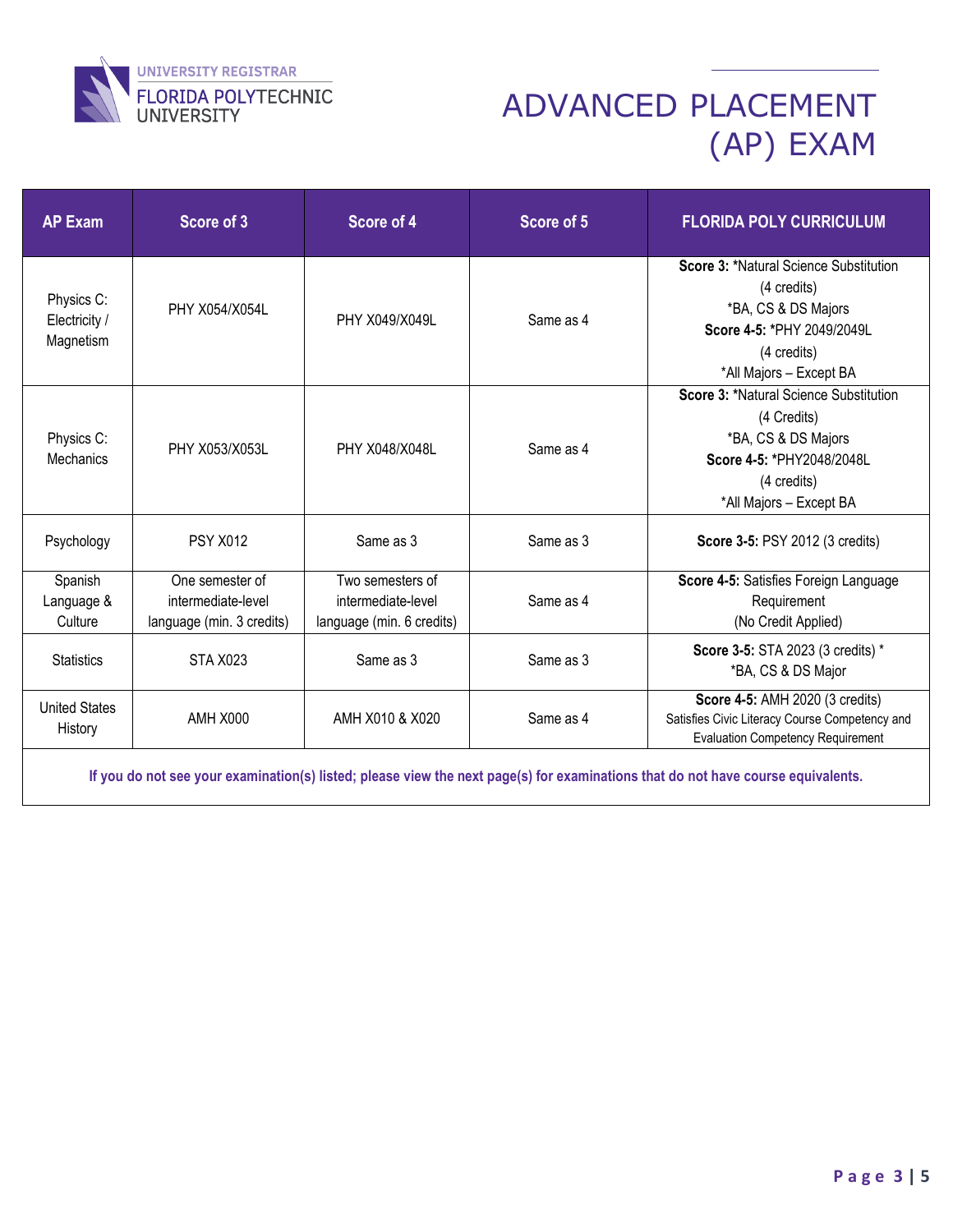

| <b>AP Exam</b>                                                                                                                                                                                             |                                                                              | Score of 3                                                       |           | Score of 4                                                      |                                                                           | Score of 5 |                                                                  | <b>FLORIDA POLY</b><br><b>CURRICULUM</b> |  |
|------------------------------------------------------------------------------------------------------------------------------------------------------------------------------------------------------------|------------------------------------------------------------------------------|------------------------------------------------------------------|-----------|-----------------------------------------------------------------|---------------------------------------------------------------------------|------------|------------------------------------------------------------------|------------------------------------------|--|
| There are currently no course equivalents applicable to current degree program requirements at Florida Poly.<br>*ME Majors (only) may request three credits be awarded towards their Free Elective Option* |                                                                              |                                                                  |           |                                                                 |                                                                           |            |                                                                  |                                          |  |
| 2-D Art &<br>Design                                                                                                                                                                                        | ART X201C (min. 3 credit)<br>*Previously Studio Art: 2-D<br>Design Portfolio |                                                                  | Same as 3 |                                                                 | Same as 3                                                                 |            | No Course Equivalent                                             |                                          |  |
| 3-D Art &<br>Design                                                                                                                                                                                        |                                                                              | ART X203C (min. 3 credit)                                        | Same as 3 |                                                                 | Same as 3                                                                 |            | No Course Equivalent                                             |                                          |  |
| Capstone<br>Research                                                                                                                                                                                       | IDS XXXX (min. 4 credits)                                                    |                                                                  | Same as 3 |                                                                 | Same as 3                                                                 |            | No Course Equivalent                                             |                                          |  |
| Capstone<br>Seminar                                                                                                                                                                                        |                                                                              | IDS 1350 (min of 3 credits)                                      |           | Same as 3                                                       | Same as 3                                                                 |            | No Course Equivalent                                             |                                          |  |
| Computer<br>Science A                                                                                                                                                                                      | CGS X075 (min. 3 credits)                                                    |                                                                  | Same as 3 |                                                                 | Same as 3                                                                 |            | No Course Equivalent<br>Exam content changes frequently          |                                          |  |
| Computer<br>Science AB                                                                                                                                                                                     | CGS X076 (min. 3 credits)                                                    |                                                                  | Same as 3 |                                                                 | Same as 3                                                                 |            | No Course Equivalent<br>Exam discontinued in 2009                |                                          |  |
| Drawing                                                                                                                                                                                                    | ART X300C (min. 3<br>credits)                                                |                                                                  | Same as 3 |                                                                 | Same as 3                                                                 |            | No Course Equivalent<br>Previously Studio Art: Drawing Portfolio |                                          |  |
| Environmental<br>Science                                                                                                                                                                                   | ISC X051 (min. 3 credits)                                                    |                                                                  | Same as 3 |                                                                 | Same as 3                                                                 |            | No Course Equivalent                                             |                                          |  |
| European<br>History                                                                                                                                                                                        |                                                                              | EUH X000 & X001<br>EUH X009 (min. 3 credits)<br>(min. 6 credits) |           |                                                                 | Same as 4                                                                 |            |                                                                  | No Course Equivalent                     |  |
| French<br>Literature                                                                                                                                                                                       | One semester introductory<br>literature (min. 3 credits)                     |                                                                  |           | Two semesters of<br>introductory<br>literature (min. 6 credits) | Same as 4                                                                 |            | No Course Equivalent<br>Exam discontinued in 2011                |                                          |  |
| Government &<br>Politics:<br>Comparative                                                                                                                                                                   |                                                                              | CPO X001 or X002<br>Same as 3<br>Same as 3<br>(min. 3 credits)   |           |                                                                 |                                                                           |            | No Course Equivalent                                             |                                          |  |
| Human<br>Geography                                                                                                                                                                                         |                                                                              | GEO X400 or GEO X420<br>(min. 3 credits)                         | Same as 3 |                                                                 | Same as 3                                                                 |            | No Course Equivalent                                             |                                          |  |
| Latin: Latin<br>Literature                                                                                                                                                                                 | <b>LNW X700</b><br>Same as 3                                                 |                                                                  | Same as 3 |                                                                 | No Course Equivalent<br>Exam discontinued,<br>combined with Latin in 2012 |            |                                                                  |                                          |  |